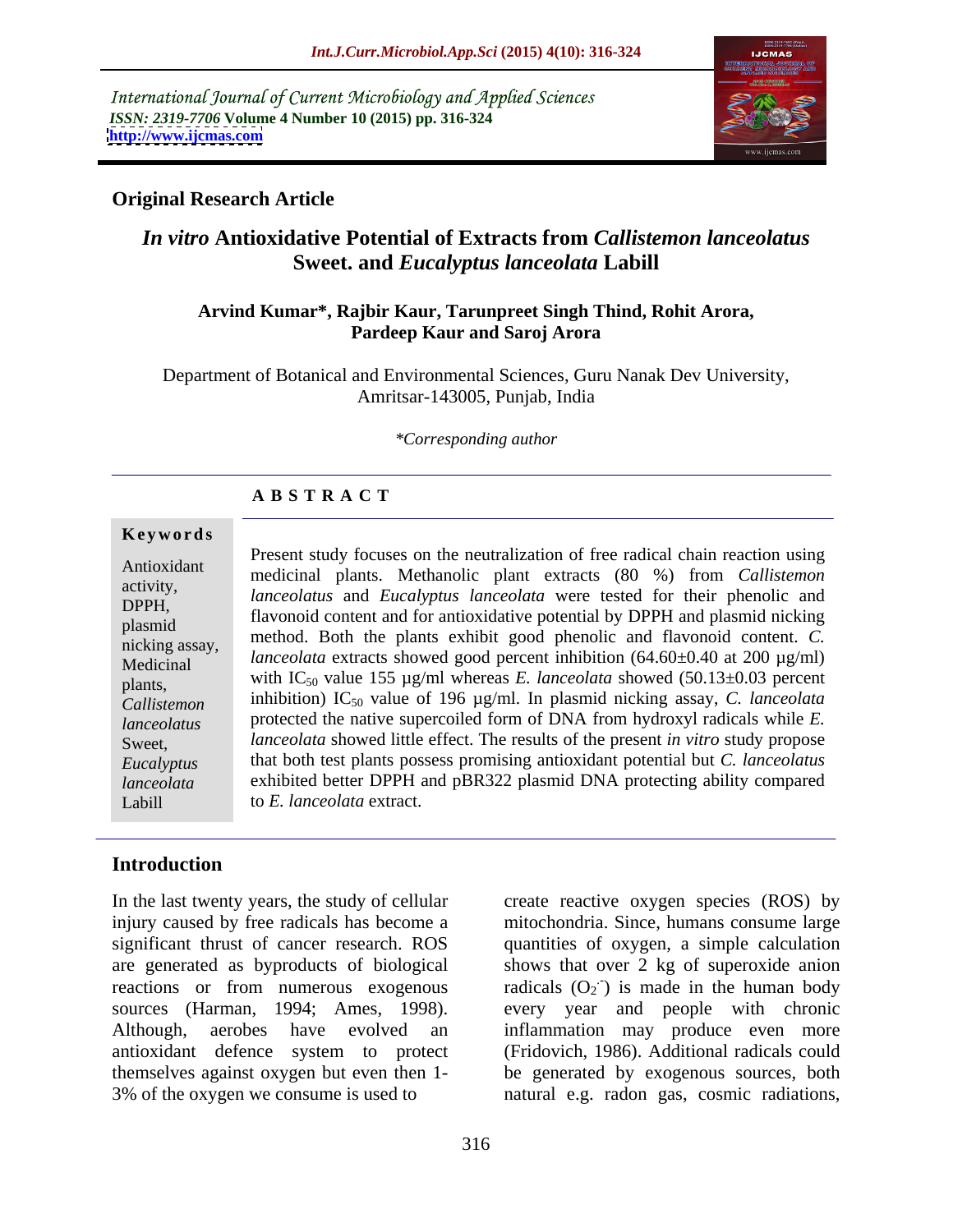and manmade sources. Low wavelength 2012). Keeping this background in view, the electromagnetic radiations (gamma rays) can split water in the body to generate OH phenolic (TPC) and flavonoid content (TFC) radicals (Von Sonntag, 1987). The ROS and antioxidant potential from methanolic include three major radical species: extracts of two plants from *C. lanceolatus* superoxide anion  $(O_2)$ , hydrogen Peroxide  $(H<sub>2</sub>O<sub>2</sub>)$  and extremely reactive hydroxyl diphenyl-1-picrylhydrazyl) radical radicals (HO). In normal state, a balance is scavenging method and inhibition of strand maintained between ROS and antioxidants, breakage of deoxyribonucleic acid in the whenever there is a shift in this balance, the depletion of antioxidants occurs and causes damage in the body including **Materials and Methods** atherosclerosis, arthritis, gastritis and injury to central nervous system (Dorge, 2002; Valko *et al.,* 2004, 2007; Bahorun *et al.,* 2006; Halliwell and Gutteridge, 2007; Supercoiled plasmid pBR322 and agarose Nithiyantham *et al.,* 2012). At certain was obtained from Genei, Bangalore. DPPH physiological level, ROS are crucial for proper regulation of cell functions like intracellular signalling, transcription Sodium carbonate  $(Na_2CO_3)$ , bromophenol activation, cell proliferation, inflammation blue, Folin-Ciocalteu reagent, ferric and apoptosis (Alfadda and Sallam, 2012; Gomes *et al.*, 2012). (hydroxymethyl) aminomethane, sodium

excess of free radicals, to protect the cells (EDTA), sodium hydroxide (NaOH), contribute to disease prevention. A direct relationship between oxidant activity and phenolic content of plant extracts has also **Collection** of plant material and been reported (Gollucke *et al.,* 2008; Conforti *et al.,* 2009; Du *et al.,* 2009; Shrififar *et al.,* 2009; Kalaivani and Mathew, 2010; Jaberian *et al.,* 2013; Li *et al.,* 2013) as the natural products are source of many modern medicines (Inayatullah *et* 

Myrtaceae family comprises of 140 genera<br>three successive extractions with 80% distributed in 3800 species and the plants are<br>methanol were carried out at room mostly found in tropical and subtropical regions of the world (Ali *et al.,* 2011). Many studies have reported antibacterial and antifungal properties from *Eucalyptus* (Bachir and Benali, 2008; Vázquez *et al., Callistemon* (Ali *et al.,* 2011; Shinde *et al.,*

.- ), hydrogen Peroxide and *E. lanceolata* using DPPH (2,2 present study was designed to study the total  $diphenyl-1-picrylhydrazyl)$ plasmid nicking assay.

## **Materials and Methods**

## **Chemicals**

The role of antioxidants is to neutralize the  $(AICI_3)$ , ethylene diamine tetraacetic acid against their harmful effects and to hydrogen peroxide  $(H_2O_2)$ , gallic acid, rutin and ethidium bromide were obtained from Himedia Laboratories Pvt. Ltd., Mumbai. blue, Folin-Ciocalteu reagent, ferric chloride  $(FeCl<sub>3</sub>)$ , L-ascorbic acid, tris nitrite  $(NaNO<sub>2</sub>)$ , aluminium chloride (EDTA), sodium hydroxide (NaOH), and quercetin were of analytical grade.

## **Collection of plant material and preparation of methanolic extract**

*al.,* 2012). and then air dried at room temperature. 2008; Sen-Sung *et al.,* 2009) and Leaves of test plants were collected from trees growing in botanical garden of Guru Nanak Dev University, Amritsar. Fresh leaves were washed with tap water twice Dried leaves were finally powdered and three successive extractions with 80% methanol were carried out at room temperature for 24 hrs. The extracts were filtered using Whatman No. 1 sheet. The filtrates obtained were concentrated under vacuum on a rotary evaporator at  $40^{\circ}$ C and the concentrated solution was then lyophilized to get the dry powder.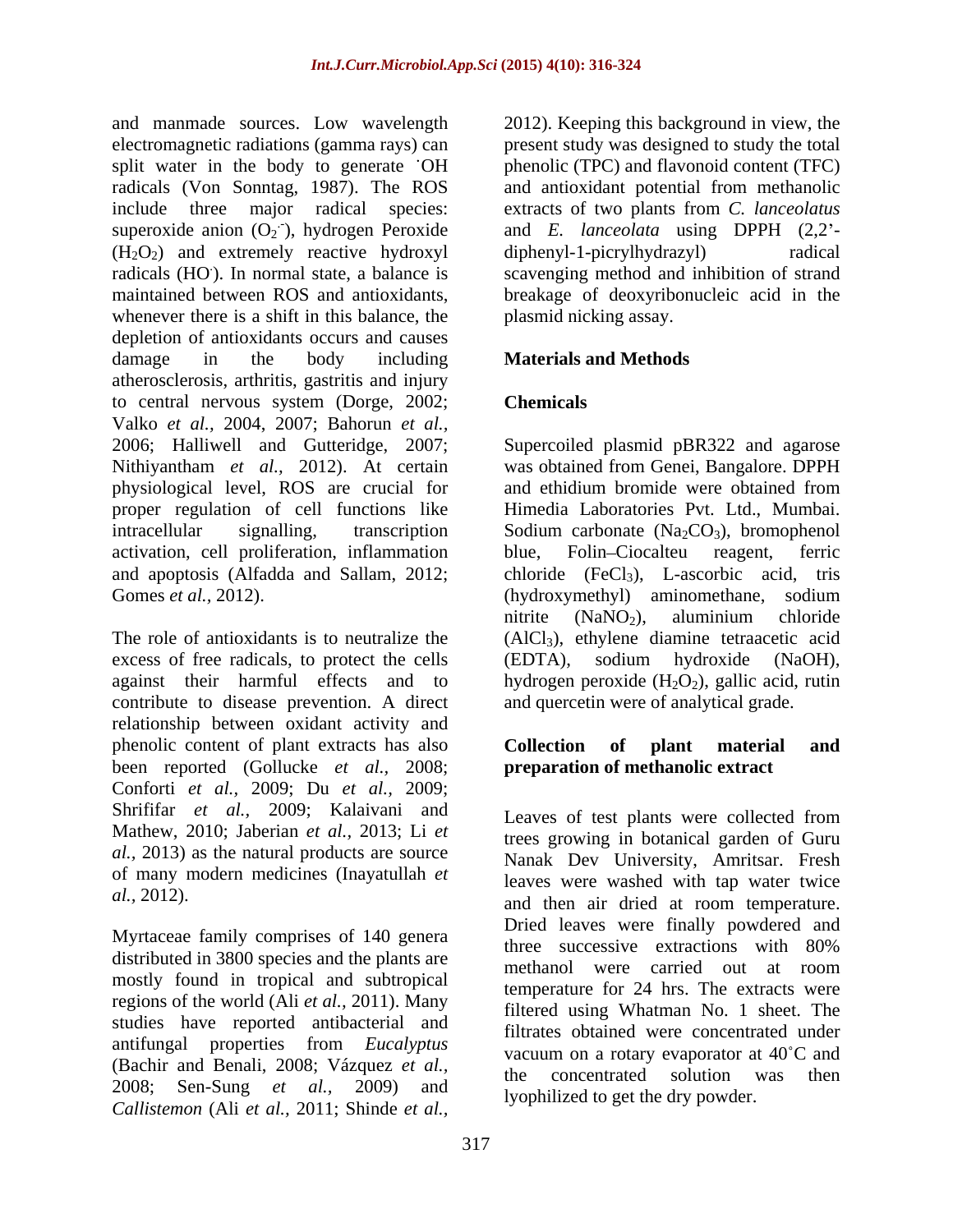### **Phytochemical analysis**

distilled water was added to make final solution freshly prepared 3ml of 0.1 mM volume 1000 µl. To this solution, 1.5 ml of 20% sodium carbonate solution and 0.5 ml

765 nm using UV-VIS spectrophotometer. Quantification was carried out on the basis of standard curve of gallic acid and described by equation  $y = 0.000x + 0.039$  $(R<sup>2</sup> = 0.987)$  where y = absorbance and x = concentration. concentration. absorbance of sample.

was assessed by the ammonium chloride procedure given by Kim *et al.* (2003). In this method, 4ml of ddH<sub>2</sub>O was added to 1 ml **Plasmid nicking assay** extract  $(100 \mu g/ml$  concentration) and then 300  $\mu$ l of NaNO<sub>3</sub> and 300  $\mu$ l of AlCl<sub>3</sub> were added. The mixture was then incubated at room temperature for 5 minutes. Following which, 2 ml of sodium hydroxide (1M) was added and the final volume was raised to 10 ml using distilled water. The absorbance of sample and blank were taken at 510 nm by UV-VIS spectrophotometer. The total and 80  $\mu$ M FeCl<sub>3</sub>). To this mixture, plant flavonoid content was then expressed as rutin equivalents (RE) in mg/g of dry sample. For rutin, the curve absorbance *versus* concentration is described by the equation,  $y = 0.0011x + 0.0409$  ( $R^2$  = 0.9892) where  $y =$  concentration;  $x =$ 

### **Antioxidant assay**

**Determination of total phenolic content** The scavenging activity of plant extracts Phenolic content of the extracts was using method given by Blois (1958) with determined according to method given by slight modifications. In this method, 200µl Yu *et al.* (2002). In this procedure 100 µl of of extract solution (concentrations ranging extract (100 µg/ml) and 900 µl of double from 20 to 200µg/ml) was used and to this of 1:1 Folin-Ciocalteu reagent was added. decrease in absorption was correlated with The volume was raised to 5 ml and the the scavenging action of the test compound. mixture was incubated for 2 hrs at room Gallic acid being a phenolic compound was temperature. used as a positive control. The radical Absorbance of the mixture was measured at percent inhibition and calculated according was measured spectrophotometrically by solution freshly prepared 3ml of 0.1 mM DPPH was added. The absorbance of the reaction mixture was taken at 517 nm. The scavenging activities were expressed as to the equation;

% DPPH Inhibition =  $[(1-A<sub>s</sub>/A<sub>c</sub>) \times 100]$ 

Where  $Ac =$  absorbance of control and  $As =$ 

**Determination of total flavonoid contents** A percent inhibition *versus* concentration Flavonoid content in methanolic extracts sample required for 50% inhibition was curve was plotted and the concentration of determined and expressed as  $IC_{50}$  value.

## **Plasmid nicking assay**

 $2 =$  includated for 30 minutes at 37 C followed absorbance.<br>Ellagic acid  $(100 \text{ }\mu\text{g/ml})$ ; a positive Plasmid protecting efficiency of the extracts was analyzed using method given by Lee *et al.* (2002) with slight modifications. The reaction was initiated by mixing 0.5 µg of plasmid DNA (pBR322) in a micro centrifuge tube with  $10 \mu l$  of Fenton's reagent (30 mM  $H_2O_2$  + 50 µM ascorbic acid and 80  $\mu$ M FeCl<sub>3</sub>). To this mixture, plant extract (200  $\mu$ g/ml) was added and final volume of the mixture was brought up to 20  $\mu$ l by using ddH<sub>2</sub>O. The mixture was then incubated for 30 minutes at 37 C followed by the addition of  $2-5$  µl of loading buffer (0.25% bromophenol blue, 50% glycerol).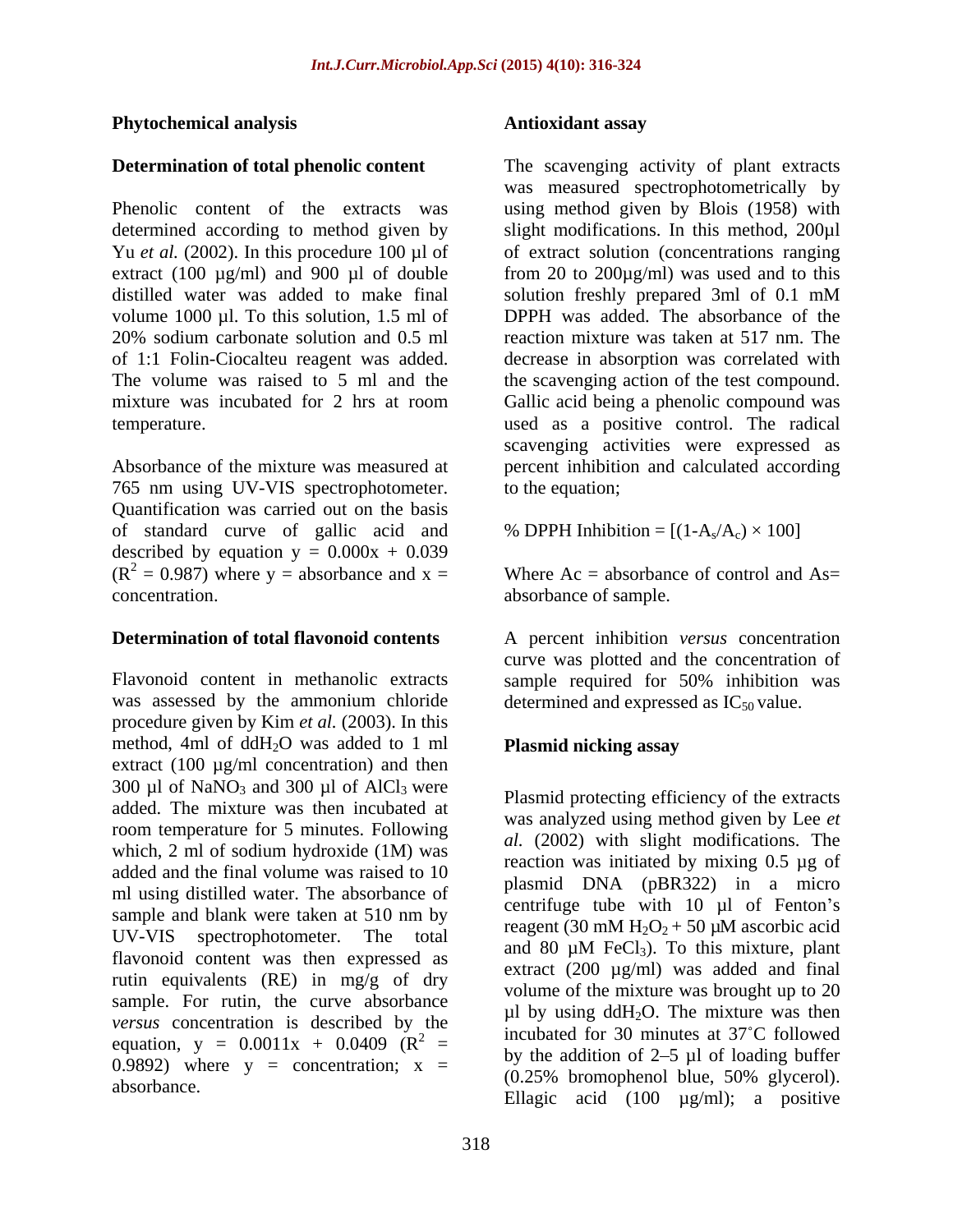scavenger of hydroxyl radical, was used as a phenolic content of  $409.66 \pm 2.02$  mg GAE TBE buffer, at 50 V  $(1.5-2$  V/cm) for 4 hrs.

the results were expressed as mean  $\pm$  SE. plants. One way analysis of variance (ANOVA) and

flavonoid compounds may depend on the activity of  $64.60 \pm 0.40\%$  with IC<sub>50</sub> value of 2012) and findings from many studies have plants (Alothman *et al.,* 2009; Isabelle *et al.,* and Flavonoid content of plants is expressed respectively. *E. lanceolata* showed highest

control. DNA was analysed using Gel Doc whereas *C. lanceolatus* shows 261 ± 0.88 XR system (Bio-Rad, USA) after agarose mg GAE per gram dry weight of extract gel electrophoresis, using 1% agarose gel, in (Table 1). On the other hand, in case of **Statistical analysis** (126.23 mg) RE/g dry wt. The results infer Experiment was performed in triplicates and flavonoid and phenolic content of the given flavonoids *C. lanceolatus* (282.06 mg) showed higher content than in *E. lanceolata* that no correlation is there between the plants.

Tukey's HSD post hoc test were carried out *In vitro* radical scavenging ability was to determine significant differences between measured by DPPH assay - a popular test to the mean at  $p \le 0.05$ . assess antioxidative activity (hydrogen **Results and Discussion represents** concentration dependent percent The antioxidative effect of phenolic and exhibited higher DPPH radical scavenging inhibition or termination of free radical 155 µg/ml whereas *E. lanceolata* showed chain reaction (Dawidowicz *et al.*, 2006;  $50.13 \pm 0.03\%$  inhibition with IC<sub>50</sub> value of Abdullah *et al.,* 2012; Agbafor and 196 µg/ml. Gallic acid used as a standard in Nwachukwu, 2012; Shahwar and Raza, DPPH test showed  $IC_{50}$  value of 24.01 suggested that phenolics and flavonoids are in *C. lanceolatus* may be because of high responsible for antioxidant activities in flavonoid content (Abdelhady *et al.,* 2011; 2010, Hossain *et al.,* 2011). Total phenolic However, the antioxidant activity in plants as gallic acid (GAE) and rutin equivalents but also depends on some individual active (RE) per gram dry weight of extracts phenolic compounds (Djeridane *et al.,* 2006; donating) in plant systems. Table 2 inhibition in two plants. *C. lanceolatus* activity of  $64.60 \pm 0.40\%$  with IC<sub>50</sub> value of µg/ml (Figure 1). High percentage inhibition Salem *et al.,* 2013; Kumar *et al.,* 2011). does not depend only on these compounds Surveswaran *et al.,* 2007).

**Table.1** Total phenolic and flavonoid content in the leaves of two plants used in the study

| Plant                                               | <b>Total Phenolic content</b> | Total Flavonoid content |
|-----------------------------------------------------|-------------------------------|-------------------------|
|                                                     | (mg GAE/g dry wt)             | (mg RE/g dry wt)        |
| $\overline{\phantom{a}}$<br>Callistemon lanceolatus | $261.00 \pm 0.88$             | 282.06±0.84             |
| Eucalyptus lanceolata                               | $409.66 \pm 2.02$             | $126.23 \pm 1.53$       |

\*The results are expressed as mean $\pm$  SE (n=3) and significance of results was tested at p  $\leq$  0.05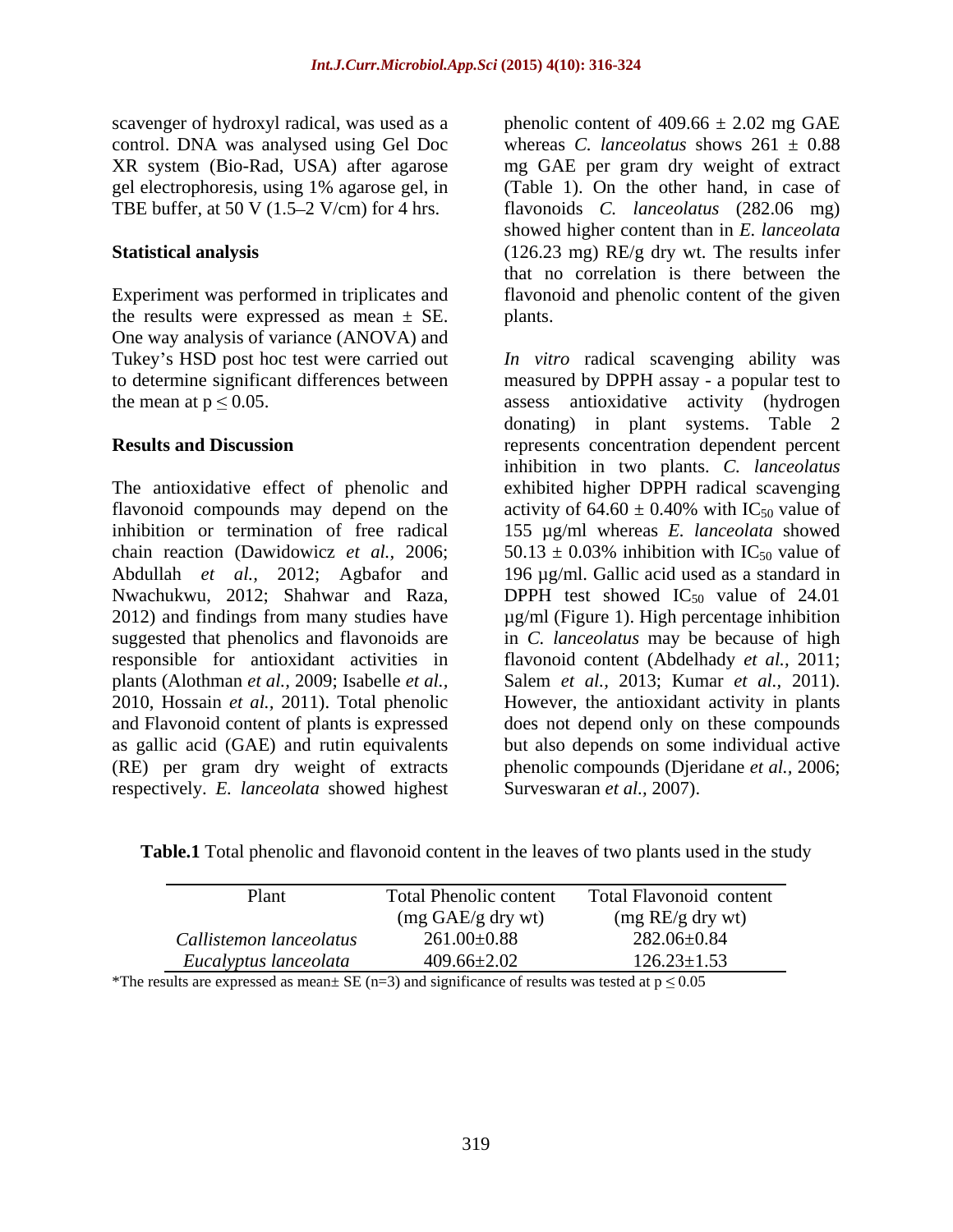| Concentration     | C. lanceolatus    | E. lanceolata    | Gallic acid      |
|-------------------|-------------------|------------------|------------------|
| $(\mu g/ml)$      | (Inhibition $%$ ) | (Inhibition %)   | (Inhibition %)   |
| 20                | $10.08 \pm 0.27$  | $6.50 \pm 0.27$  | $38.09 \pm 0.38$ |
| 40                | $11.62 \pm 0.13$  | $10.60 \pm 0.46$ | $62.99 \pm 0.49$ |
| 60                | $18.72 \pm 0.45$  | $16.86 \pm 0.30$ | $86.49 \pm 0.27$ |
| 80                | $25.28 \pm 0.26$  | $20.70 \pm 0.40$ | $87.68 \pm 0.19$ |
| 100               | $32.75 \pm 0.44$  | $24.34 \pm 0.20$ | $89.59 \pm 0.11$ |
| 120               | $38.4 \pm 0.50$   | $31.64 \pm 0.66$ | $90.16 \pm 0.03$ |
| 140               | $43.93 \pm 0.32$  | $37.13 \pm 0.17$ | $90.06 \pm 0.11$ |
| 160               | $51.40 \pm 0.43$  | $41.74 \pm 0.43$ | $90.03 \pm 0.05$ |
| 180               | $59.11 \pm 0.16$  | $45.44 \pm 0.29$ | $90.03 \pm 0.09$ |
| 200               | $64.60 \pm 0.40$  | $50.13 \pm 0.03$ | $90.03 \pm 0.05$ |
| $IC_{50}$ (µg/ml) | 155               | 196              | 24.01            |

**Table.2** Concentration dependent free radical scavenging ability of methanolic leaf extracts of *C. lanceolatus* and *E. lanceolata* using 2,2 -diphenyl-1-picrylhydrazyl radical (DPPH)

results are expressed as Mean Percent Inhibition  $\pm$  SE (n=3) and significance of results was tested at  $p \le 0.05$ 

**Figure.1** Antioxidant activity in terms of percent inhibition of *C. lanceolatus* and *E. lanceolata* methanolic extracts in comparison to natural antioxidant (gallic acid)

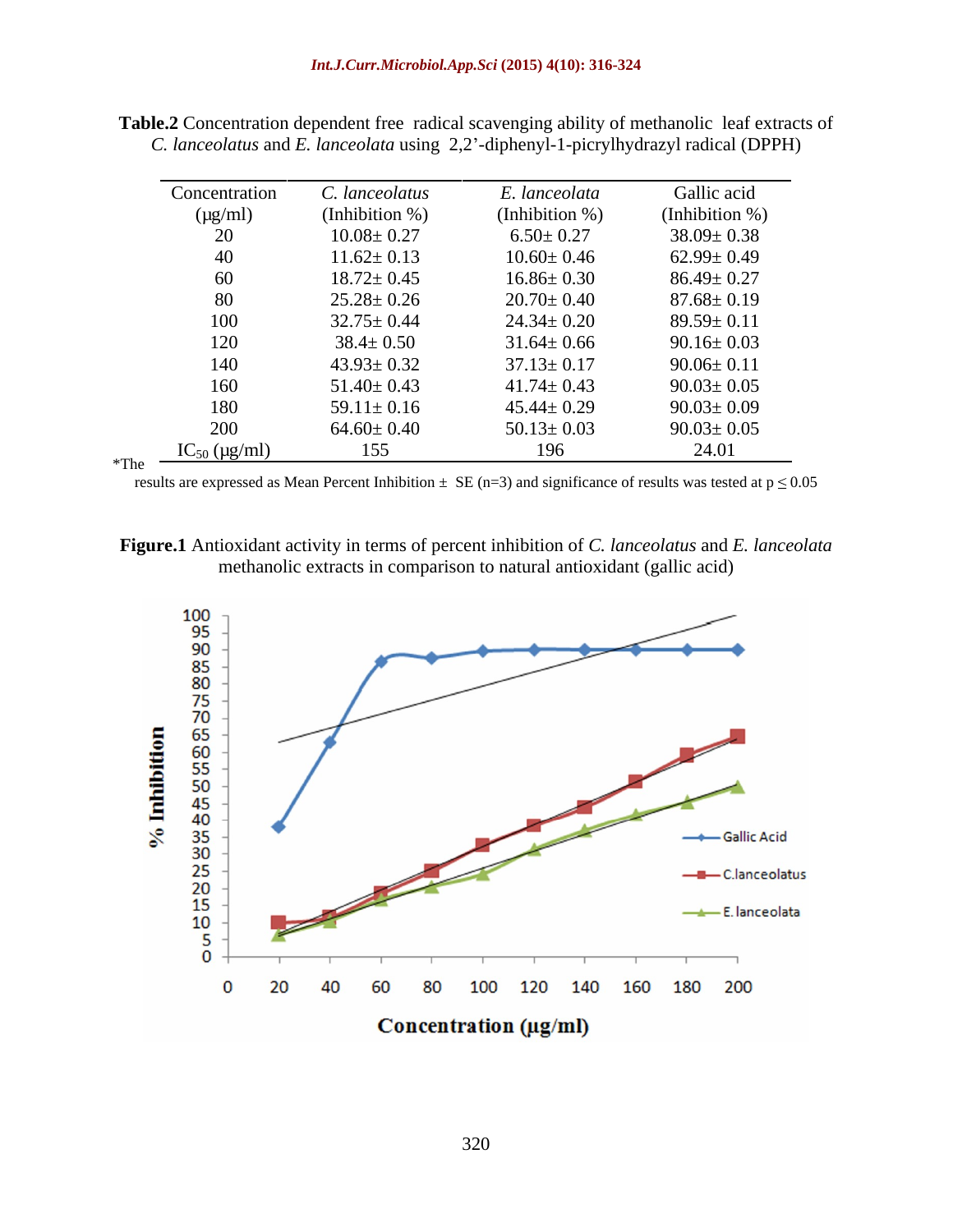**Figure.2** The inhibitory effects of two plant extracts on DNA nicking caused by hydroxyl radical. Here, **Lane 1:** pBR322 DNA + H<sub>2</sub>O; **Lane 2:** pBR322 DNA + Fenton reagent + H<sub>2</sub>O; **Lane 3:** pBR322 DNA + Fenton reagent + Quercetin; **Lane 4:** pBR322 DNA + Fenton reagent + *Eucalyptus lanceolata* extract; **Lane 5:** pBR322 DNA + Fenton reagent + *Callistemon lanceolatus* extract



In addition to the above, the protective effect In conclusion, despite the major research in of the methanolic extracts (200µg/ml) of *C.*  this area, extensive knowledge has not been *lanceolatus* and *E. lanceolata* was tested gained with regard to the antioxidants using pBR322 plasmid nicking assay. derived from plants. The results of the Hydroxyl radicals produced by Fenton's present *in vitro* study suggest that both test reagent has the capacity to cause strand plants possess promising antioxidant break in DNA (Walia *et al.,* 2012; Guleria *et al.,* 2011). Phenolics and flavonoids from the plant extracts exhibit hydroxyl radical scavenging avtivity against oxidation whereas the activities were found to be byproducts (Halliwell and Gutteridge, 1990; comparatively less in the *E. lanceolata* Zafar *et al.,* 2011; Albishi *et al.,* 2013). The addition of plant extracts to the reaction mixture considerably reduces the DNA **Acknowledgements** strand breakage and preserves the native supercoiled form of DNA. On the other hand, OH radical scavenging ability of *E*. research work. *lanceolata* extract at highest test concentration showed weak effect, therefore the supercoiled DNA form was not found to be protected and was converted to single Abdelhady, M.I.S., Motaal, A.A., Beerhues, stranded DNA form (Figure 2). L. 2011. Total phenolic content and

plants possess promising antioxidant potential with high percent inhibition.*C. lanceolatus* exhibited better DPPH and pBR322 plasmid DNA protecting ability extract.

### **Acknowledgements**

supercoiled form, thus effectively protects Authors are thankful to Department of DNA. Extracts from *C. lanceolatus* showed significant reduction in the formation of Guru Nanak Dev University, Amritsar, nicked DNA and helped in retaining the Punjab (India) for providing necessary Botanical and Environmental Sciences, laboratory facilities for supporting this research work.

### **Reference**

antioxidant activity of standardized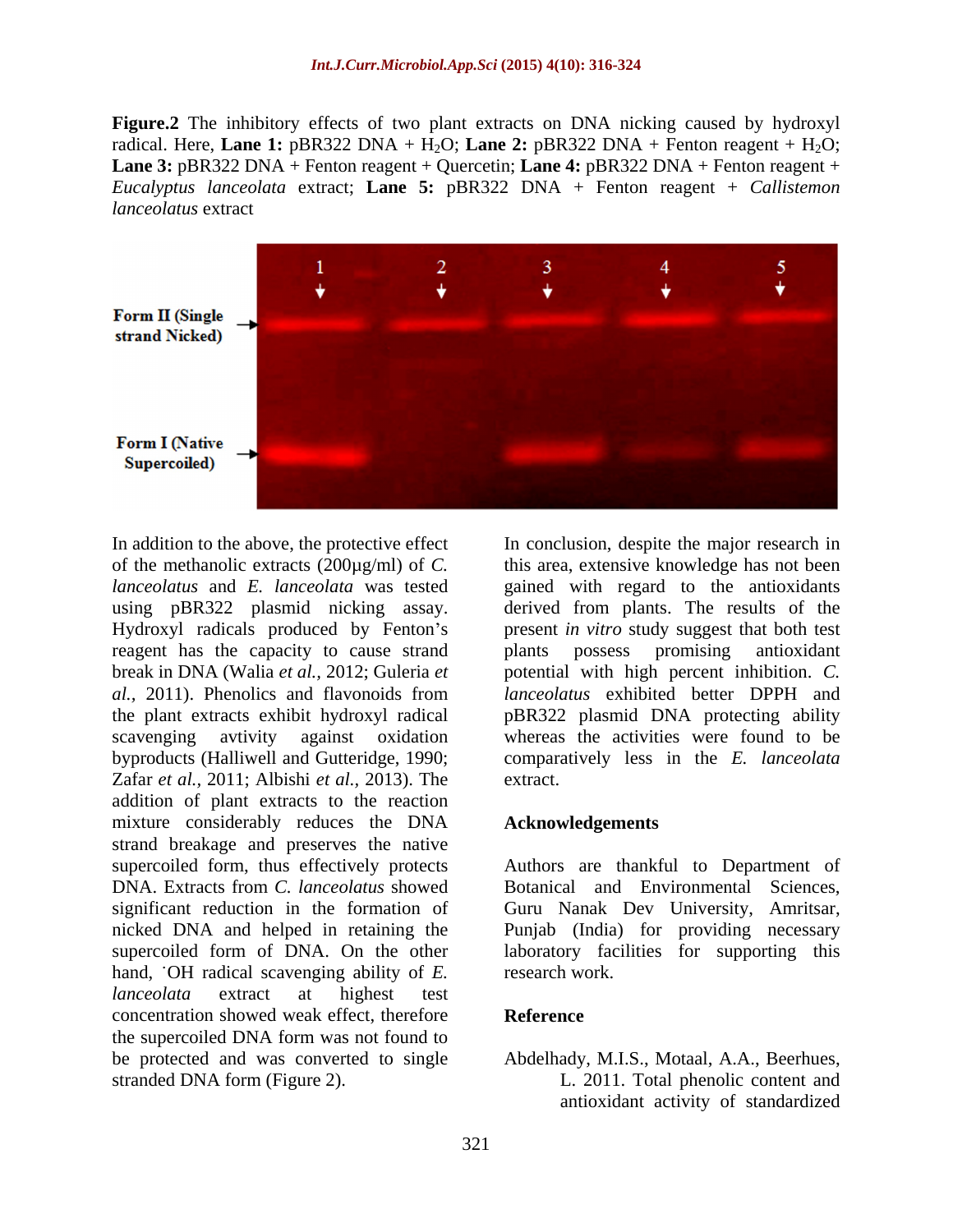- Abdullah, N., Kamarudin, W.S.S.W., cardiovascular health and disease. Samicho, Z., Zulkifli, S., Aziman, N. *World Appl. Sci. J.,* 19(7): 1051
- Agbafor, K.N., Nwachukwn, N. 2011.
- inflammatory and DNA scission inhibitory activities of phenolic Chem., 112: 587–594.
- and Disease. *J. Biomed. Biotechnol.,*
- Ali, N., Ahmed, G., Shah, S.W.A., Shah, I., toxicity, brine shrimp cytotoxicity *Complement. Altern. Med.,* 11: 99.
- 
- Ames, B. 1998. Micronutrients prevent cancer and delay aging. *Toxocology Lett.*, 12: 5. *Chem.*, 113: 557–562.
- Bachir, R.G., Benali, M. 2008. Antibacterial activity of leaf essential oils of
- extracts from leaves and cell cultures Bahorun, T., Soobrattee, M.A., Luximon of three *Callistemon* species. *Am. J.* Rammak, V., Aruoma, O.I. 2006. *Plant Sci.*, 2: 847–850. Free radicals and antioxidants in *Internet J. Med. Update, 1: 1-17.*
- 2012. Study on antioxidant capacity Blois, M.S. 1958. Antioxidant and phenolic content of various parts determinations by the use of a stable of wax gourd (*Benincasa hispida*). free radical. *Nature,* 181: 1199 Blois, M.S. 1958. Antioxidant 1200.
- 1056. Conforti, F., Sosa, S., Marrelli, M., Phytochemical analysis and D., Tubaro, A., Menichini, F. 2009. antioxidant property of leaf extracts of *Vitex doniana* and *Mucuna*  Mediterranean dietary plants against *pruriens. Biochem. Res. Int.,* 4: 1–4. The oxidative damage: The role of Albishi, T., John, J.A., Al-Khalif, A.S., Shahidi, F. 2013. Antioxidant, anti-inflammation and the polyphenol, Menichini, F., Statti, G.A., Uzunov, The protective ability of radical oxygen species in flavonoid and sterol contents. *Food Chem.,* 112: 587–594.
- compounds in selected onion and Dawidowicz, A.D., Wianowska, D., potato varieties. *J. Funct. Foods,* 5: Baraniak, B. 2006.The antioxidant 930–939. properties of alcoholic extracts from Alfaddal, A.A., Sallam, R.M. 2012. *Sambucus nigra* L. (antioxidant Reactive Oxygen Species in Health properties of extracts). *LWT,* 39: Dawidowicz, A.D., Wianowska, D., properties of alcoholic extracts from 308 315.
	- 2012: 1 14. Djeridane, A., Yousfi, M., Nadjemi, B., Ghias, M. Khan, I.2011.Acute N. 2006. Antioxidant activity of and relaxant activity of fruits of *Callistemon citrinus* Curtis. *BMC*  compounds. *Food Chem.,* 97: 654 Boutassouna, D., Stocker, P., Vidal, algerian medicinal plants extracts containing phenolic 660.
- Alothman, M., Bhat, P., Karim, A.A. 2009. Dorge, W. 2002. Free radicals in the Antioxidant capacity and phenolic by physiological control of cell content of selected tropical fruits function. Review. *Physiol. Rev*.*,* 82: from Malaysia, extracted with physiological control of cell 47 95.
	- different solvents. *Food Chem.,* 115: Du, M., Li, M., Ma, F., Liang, D. 2009. 785–788. Consumers a metal and the metal of the metal and the metal of the metal of the metal of the metal of the metal of the metal of the metal of the metal of the metal of the metal of the metal of the metal of the meta Antioxidant capacity and the relationship with polyphenol and vitamin C in *Actinidia* fruits. *Food Chem.,* 113: 557–562.
		- Fridovich, I. 1986. Superoxidedismutases. *Methods Enzymol.*, 58: 61-97.
	- *Eucalyptus globulus* and *Eucalyptus*  Gollucke, Boiago, A.P., de Souza, Cristina, *camaldulensis*. *Afr. J. Pharm.* J., de Queiroz, Tavares, Debora, *Pharmacol.,* 2(10): 211–215. 2008. (+)-Catechin and (-)-2008. (+)-Catechin and (-)-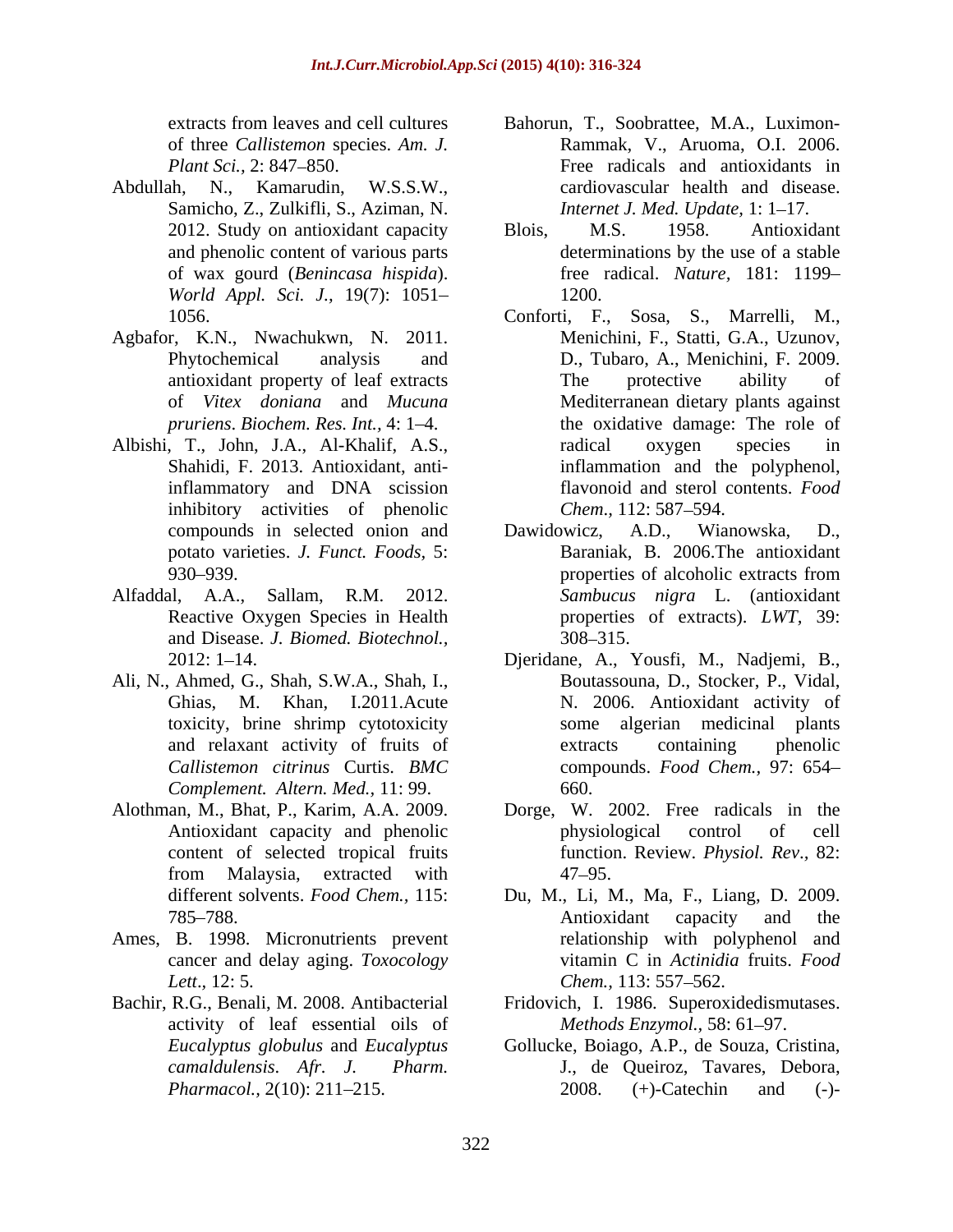epicatechin levels of concentrated Chem., 123: 77–84.

- Gomes, E.C., Silva, A.N., Oliveria, M.R. 2012. Oxidants, Antioxidants, and
- Guleria, S., Tiku, A.K., Singh, G., Vyas, D., *Acacia catechu. J. Food Sci.,* 76:
- Halliwell, B., Gutteridge, J.M.C. 1990. Role Antidiabetic, hypolipidemic, and of free radicals and catalytic metal
- edn. Clarendon Press, Oxford, UK.
- 
- Hossain, M.A., Shah, M.D., Gnanaraj, C., from 223 medicinal plants. *Ind.* Iqbal, M. 2011. In vitro total
- Inayatullah, S., Prenzler, P.D., Obied, H.K.,
- Antioxidant activity and profiles of Trop. Med., 6(10): 785–791

*Chem.,* 123: 77–84.

- and ready to drink through storage. Jaberian, H., Piri, K., Nazari, J. 2013. *Int. J. Food Sci. Technol.,* 43: 1855 Phytochemical composition and in 1859. vitro antimicrobial and antioxidant activities of some medicinal plants. Food Chem., 136: 237-244.
- the Beneficial Roles of Exercise-Kalaivani, T. Mathew, L. 2010. Free radical Induced Production of Reactive scavenging activity from leaves of Species. *Oxidative Med. Cell. Acacia nilotica* (L.) Wild. ex Delile, *Longevity*, 2012: 1–12. **an** Indian medicinal tree. *Food* scavenging activity from leaves of *Chem. Toxicol., 48: 298–305.*
- Bhardwaj, A. 2011. Antioxidant Kim, D., Jeong, S., Lee, C.Y. 2003. activity and protective effect against Antioxidant capacity of phenolic plasmid DNA strand scission of leaf, bark, and heartwood extracts from cultivars of plums. Food Chem., 81: phytochemicals from various cultivars of plums. *Food Chem*.*,* 81:  $321 - 326.$
- 959 964. Kumar, S., Kumar, V., Prakash, O. 2011. ions in human disease: an overview. *lanceolatus* leaves extract. *J. Herbs, Methods Enzymol.,* 186: 1 85. *Spices Med. Plants,* 17(2): 144 153. Antidiabetic, hypolipidemic, antioxidant activities of *Callistemon*
- Halliwell, B., Gutteridge, J.M.C. 2007. Free Lee, K.W., Lee, H.J., Lee, C.Y. 2002. radicals in biology and medicine,  $4<sup>th</sup>$  Antioxidant activity of black tea vs. green tea. *J. Nutr.,* 132: 785.
- Harman, D. 1994. Free radical theory of Li, S., Li, S.K., Gan, R.Y., Song, F.L., aging increase the functional life Kuang, L., Li, H.B. 2013. span. *Anals New York Acad. Sci.,* Antioxidant capacities and total 717: 1–15. henolic contents of infusions Kuang, L., Li, H.B. 2013. phenolic contents of infusions from223 medicinal plants. *Ind. Crops Prod.,* 51: 289-298.
	- phenolics, flavonoids contents and Mithiyantham, S., Selvakumar, S., antioxidant activity of essential oil, Siddhuraju, P. 2012. Total phenolic various organic extracts from the content and antioxidant activity of leaves of tropical medicinal plant *Tetrastigma* from Sabah. *Asian Pac. J. Trop. Med*., 4(9): 717-721. Nithiyantham, S., Selvakumar, S., content and antioxidant activity of two different solvent extracts from raw and processed legumes, *Cicer arietinum* L. and *Pisum sativum* L. *J. Food Comp. Anal., 27: 52-60.*
- Rehman, A., Mirza, B. 2012. Salem, M.Z.M., Ali, H.M., El-Shanhorey, Bioprospecting traditional Pakistani N.A., Abdel-Megeed, A. 2013. medicinal plants for potent Evaluation of extracts and essential antioxidants. *Food Chem.*, 132: 222– oil from Callistemon viminalis 229. leaves: Antibacterial and antioxidant Isabelle, M., Lee, B.L., Lim, M.T., Koh, activities, total phenolic and M.T., Huang, D., Nam, C.2010. The flavonoid contents. Asian Pac. J. oil from Callistemon viminalis activities, total phenolic and flavonoid contents. *Asian Pac. J. Trop. Med.,* 6(10): 785–791

common fruits in Singapore. *Food*  Sen-Sung, C., Chin-Gi, H., Ying-Ju, C.,